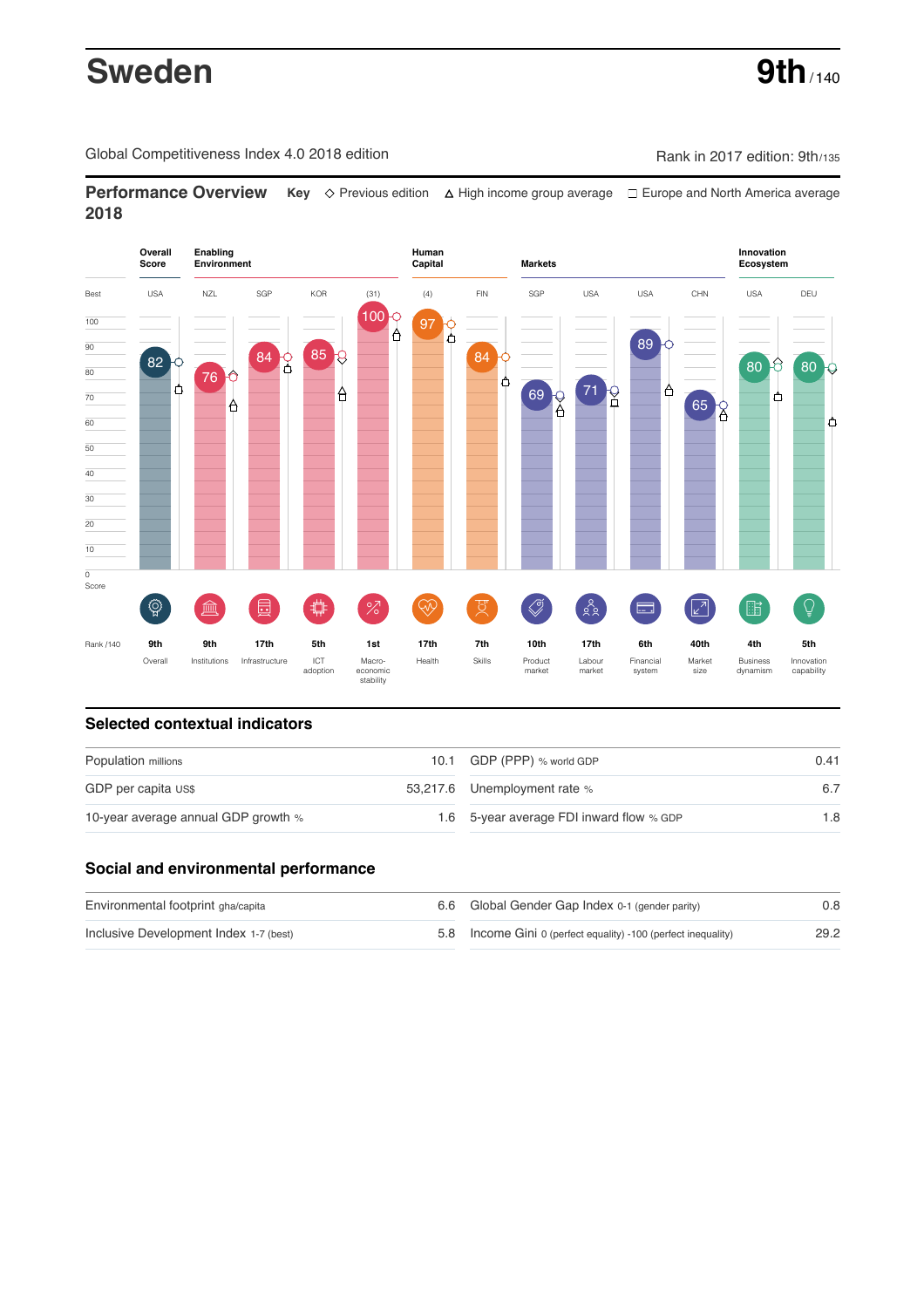#### **Sweden 9th**/140

| <b>Index Component</b>                                                                               | Value                    | Score *           | Rank/140                 | <b>Best Performer</b>               |
|------------------------------------------------------------------------------------------------------|--------------------------|-------------------|--------------------------|-------------------------------------|
| 皿<br>Pillar 1: Institutions 0-100 (best)                                                             | ÷,                       | 76.0 ↓            | 9                        | <b>New Zealand</b>                  |
| 1.01 Organized crime 1-7 (best)                                                                      | 5.3                      | 72.2 ↓            | 37                       | Finland                             |
| 1.02 Homicide rate /100,000 pop.                                                                     | 1.1                      | 98.0 个            | 35                       | Multiple (9)                        |
| 1.03 Terrorism incidence 0 (very high) -100 (no incidence)                                           | 98.5                     | 98.5 ↓            | 96                       | Multiple (24)                       |
| 1.04 Reliability of police services 1-7 (best)                                                       | 5.2                      | 70.7 ↓            | 39                       | Finland                             |
| 1.05 Social capital 0-100 (high)                                                                     | 59.6                     | 59.6 ↓            | 19                       | Australia                           |
| 1.06 Budget transparency 0-100 (best)                                                                | 73.1                     | $73.1 =$          | 27                       | Multiple (2)                        |
| 1.07 Judicial independence 1-7 (best)                                                                | 5.7                      | 78.7 ↓            | 17                       | Finland                             |
| 1.08 Efficiency of legal framework in challenging regulations 1-7 (best)                             | 4.7                      | 61.4 ተ            | 15                       | Finland                             |
| 1.09 Freedom of the press 0-100 (worst)                                                              | 8.3                      | 91.7 $\sqrt{ }$   | $\overline{c}$           | Norway                              |
| 1.10 Burden of government regulation 1-7 (best)                                                      | 4.3                      | 54.7 ↑            | 23                       | Singapore                           |
| 1.11 Efficiency of legal framework in settling disputes 1-7 (best)                                   | 5.3                      | 72.5 ↓            | 9                        | Singapore                           |
| 1.12 E-Participation Index 0-1 (best)                                                                | 0.94                     | 93.8 个            | 19                       | Multiple (3)                        |
| 1.13 Future orientation of government 1-7 (best)                                                     | 4.8                      | 64.0 ↓            | 17                       | Singapore                           |
| 1.14 Incidence of corruption 0-100 (best)                                                            | 84.0                     | 84.0 ↓            | 6                        | New Zealand                         |
| 1.15 Property rights 1-7 (best)                                                                      | 5.7                      | 78.8 ↓            | 18                       | Finland                             |
| 1.16 Intellectual property protection 1-7 (best)                                                     | 5.8                      | 79.3 ↓            | 16                       | Finland                             |
| 1.17 Quality of land administration 0-30 (best)                                                      | 27.5                     | $91.7 =$          | 6                        | Singapore                           |
| 1.18 Strength of auditing and reporting standards 1-7 (best)                                         | 6.0                      | 82.9 个            | 13                       | Finland                             |
| 1.19 Conflict of interest regulation 0-10 (best)                                                     | 6.3                      | $63.0 =$          | 45                       | Multiple (2)                        |
| 1.20 Shareholder governance 0-10 (best)                                                              | 7.3                      | $73.0 =$          | 15                       | Kazakhstan                          |
| 員<br>Pillar 2: Infrastructure 0-100 (best)                                                           |                          | 84.4 个            | 17                       | Singapore                           |
| 2.01 Road connectivity index 0-100 (best)                                                            | 97.1                     | $97.1 =$          | 4                        | <b>United States</b>                |
| 2.02 Quality of roads 1-7 (best)                                                                     | 5.6                      | 76.1 ተ            | 15                       | Singapore                           |
| 2.03 Railroad density km of roads/square km                                                          | 21.6                     | $54.1 =$          | 36                       | Multiple (20)                       |
| 2.04 Efficiency of train services 1-7 (best)                                                         | 4.4                      | 57.4 ↓            | 30                       | Switzerland                         |
| 2.05 Airport connectivity score                                                                      | 129,998.5                | 66.9 ↓            | 35                       | Multiple (8)                        |
| 2.06 Efficiency of air transport services 1-7 (best)                                                 | 5.8                      | 80.0 ↑            | 11                       | Singapore                           |
| 2.07 Liner Shipping Connectivity Index 0-157.1 (best)                                                | 56.5                     | 56.5 ↑            | 23                       | Multiple (4)                        |
| 2.08 Efficiency of seaport services 1-7 (best)                                                       | 5.5                      | 74.5 ↓            | 12                       | Singapore                           |
| 2.09 Electrification rate % pop.                                                                     | 100.0                    | $100.0 =$         | 1                        | Multiple (66)                       |
| 2.10 Electric power transmission and distribution losses % output                                    | 4.5                      | 99.5 个            | 16                       | Multiple (9)                        |
| Exposure to unsafe drinking water % pop.<br>2.11                                                     | 0.6                      | $100.0 =$         | 11                       | Multiple (23)                       |
| 2.12 Reliability of water supply 1-7 (best)                                                          | 6.6                      | 94.0 $\sqrt{ }$   | 15                       | Switzerland                         |
| ₽<br>Pillar 3: ICT adoption 0-100 (best)                                                             | $\overline{a}$           | 85.2 ↑            | 5                        | Korea, Rep.                         |
| 3.01 Mobile-cellular telephone subscriptions /100 pop.                                               | 125.5                    | $100.0 =$         | 51                       | Multiple (68)                       |
|                                                                                                      | 122.6                    |                   |                          |                                     |
| 3.02 Mobile-broadband subscriptions /100 pop.                                                        | 37.7                     | n/a<br>75.4 ተ     | 12<br>13                 | United Arab Emirates<br>Switzerland |
| 3.03 Fixed-broadband Internet subscriptions /100 pop.<br>3.04 Fibre Internet subscriptions /100 pop. | 20.6                     | n/a               | 5                        |                                     |
| 3.05 Internet users % pop.                                                                           | 89.7                     | 89.7 ↓            | 14                       | Korea, Rep.<br>Iceland              |
|                                                                                                      |                          |                   |                          |                                     |
| ℅<br>Pillar 4: Macroeconomic stability 0-100 (best)                                                  | $\overline{\phantom{a}}$ | $100.0 =$         | 1                        | Multiple (31)                       |
| 4.01 Inflation annual % change                                                                       | 1.5                      | $100.0 =$         | 1                        | Multiple (74)                       |
| 4.02 Debt dynamics 0-100 (best)                                                                      | 100.0                    | $100.0 =$         | 1                        | Multiple (36)                       |
| Qiy<br>Pillar 5: Health 0-100 (best)                                                                 |                          | 96.5 $\sqrt{ }$   | 17                       | Multiple (4)                        |
| 5.01 Healthy life expectancy years                                                                   | 70.9                     | 96.5 $\sqrt{ }$   | 16                       | Multiple (4)                        |
| 섯<br>Pillar 6: Skills 0-100 (best)                                                                   | $\overline{\phantom{m}}$ | 84.2 $\downarrow$ | 7                        | <b>Finland</b>                      |
| 6.01 Mean years of schooling Years                                                                   | 12.3                     | $82.3 =$          | 22                       | Finland                             |
| 6.02 Extent of staff training 1-7 (best)                                                             | 5.3                      | 72.0 ↓            | $\overline{\mathcal{I}}$ | Switzerland                         |
| 6.03 Quality of vocational training 1-7 (best)                                                       | 5.0                      | 66.6 ↓            | 19                       | Switzerland                         |
| 6.04 Skillset of graduates 1-7 (best)                                                                | 5.3                      | 71.1 ተ            | 10                       | Switzerland                         |
| 6.05 Digital skills among population 1-7 (best)                                                      | 5.8                      | 80.6 $\sqrt{ }$   | 1                        | Sweden                              |
| 6.06 Ease of finding skilled employees 1-7 (best)                                                    | 5.0                      | 66.2 ↑            | 18                       | <b>United States</b>                |
| 6.07 School life expectancy Years                                                                    | 18.6                     | $100.0 =$         | 8                        | Multiple (9)                        |
| 6.08 Critical thinking in teaching 1-7 (best)                                                        | 5.3                      | 72.0 ↓            | 6                        | <b>United States</b>                |
| 6.09 Pupil-to-teacher ratio in primary education Ratio                                               | 12.1                     | $94.8 =$          | 28                       | Multiple (6)                        |